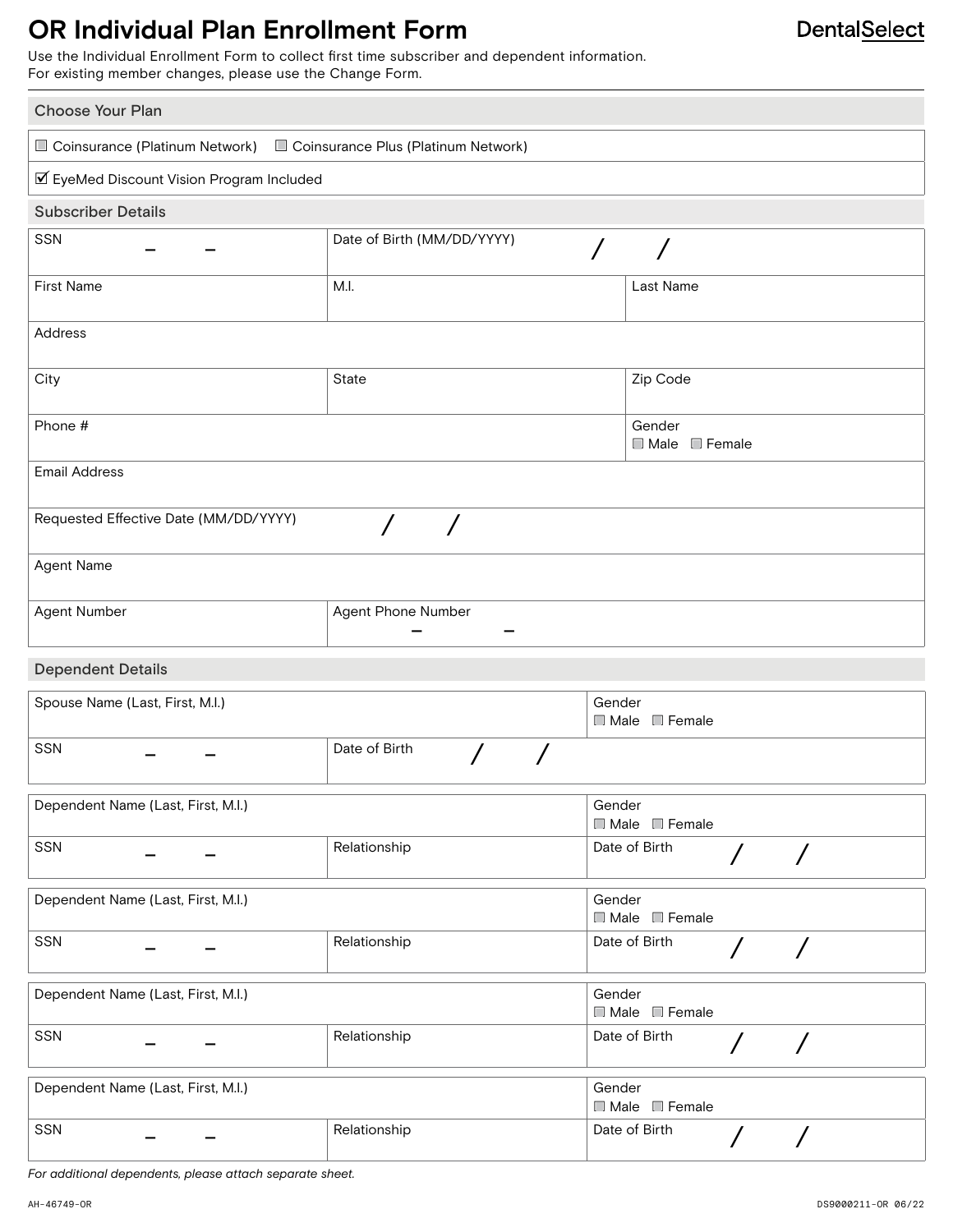#### Billing Period:  $\Box$  Monthly (Withdrawn on the 15th or next 2 business days) Annual (Check or Credit Card) Is this insurance intended to replace any other accident and health insurance presently in force?  $\Box$  Yes  $\Box$  No

### Checking or Savings

| $\Box$ Checking Account (Include Voided Check) | □ Savings Account (Include Deposit Slip) |
|------------------------------------------------|------------------------------------------|
| Financial Institution:                         |                                          |
| Routing Number:                                |                                          |
| Account Number:                                |                                          |

#### Credit Card Payment

| I ⊡ VISA<br><b>INASTERCARD</b> |            |
|--------------------------------|------------|
| Account Number:                | Exp. Date: |
| Account Holder Name:           |            |
|                                |            |
| Account Holder Signature:      | Date:      |

#### Authorization of Coverage

### **I wish to enroll in the plan I have selected. I authorize and agree to account deduction of the required premium.**

This authorization will appear on my statement as Dental Select, and remain in effect until the financial institution has received and has had reasonable time to act on a written request from me to terminate this agreement. I understand that I can stop a withdrawal by notifying the financial institution, per their cancellation guidelines, before the withdrawal is made. In the event of a withdrawal error, I must promptly notify the financial institution to preserve any rights I may have. Please direct billing inquiries to Dental Select, 75 W Towne Ridge Parkway, Tower 2, Suite 500, Sandy, UT 84070. I have read and understand the statements above pertaining to the billing option. Your cancellation will be effective the first day of the month following the month your written request is received.

In the event there are insufficient funds when a draft is charged to my account, I agree to pay \$25 NSF Fee. The 3rd returned check in any 12 month period will result in the immediate cancellation of my policy. Dental Select reserves the right to deny me the ability to be reinstated on any personal Dental Select plan for two years based on NSF or credit card declinations.

Signature: **Date:** Date: **Date: Date: Date: Date: Date: Date: Date: Date: Date: Date: Date: Date: Date: Date: Date: Date: Date: Date: Date: Date: Date: Date: Date: Date: Date** 

*The policy provides limited benefits. Review your policy carefully.*

Please fill out and return this Enrollment Form with your payment to:

Enrollment Department PO Box 26203 Salt Lake City, UT 84126

Phone: 800-999-9789 Fax: 888-998-8711 dentalselect.com

Ameritas All plans of insurance are marketed by Dental Select, an insurance agency, and underwritten by Ameritas Life Insurance Corp.; both affiliates of Ameritas Mutual Holding Company. 5900 O Street / P.O. Box 81889 / Lincoln, NE AH-46749-OR DS9000211-OR 06/22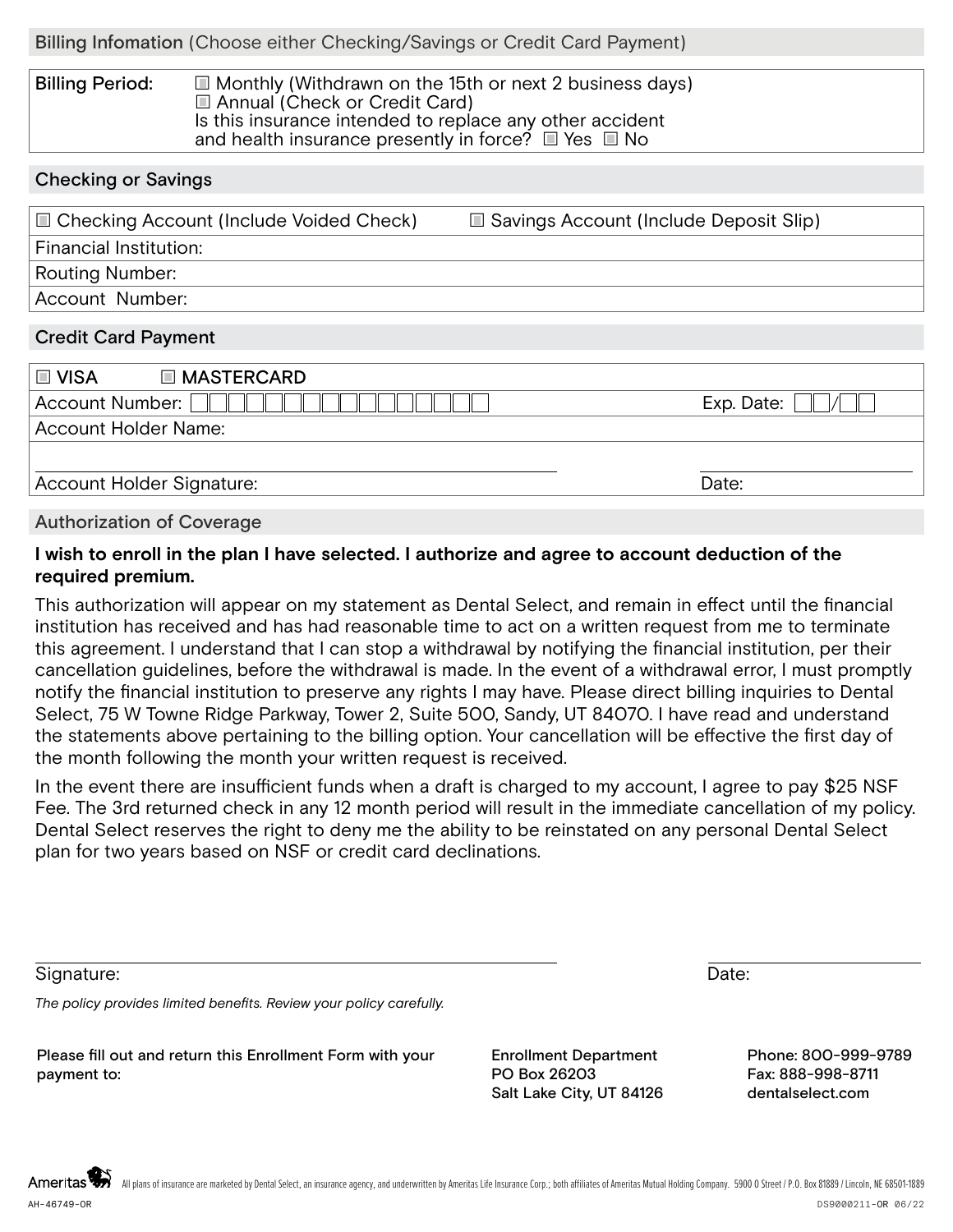## **Regulatory Notes**

### **Review your policy carefully**

In several states, we are required to advise you of the following: Any person who knowingly presents a false or fraudulent claim for payment of a loss or benefit may be guilty of insurance fraud as determined by a court of law and may be subject to fines and criminal penalties, including imprisonment. In addition, insurance benefits may be denied if false information provided by an applicant is materially related to a claim. (State-specific statements below.)

**Alabama:** Any person who knowingly presents a false or fraudulent claim for payment of a loss or benefit or who knowingly presents false information in an application for insurance is guilty of a crime and may be subject to restitution fines or confinement in prison, or any combination thereof. **Alaska:** A person who knowingly and with intent to injure, defraud, or deceive an insurance company files a claim containing false, incomplete, or misleading information may be prosecuted under state law.

**Arizona:** For your protection Arizona law requires the following statement to appear on this form. Any person who knowingly presents a false or fraudulent claim for payment of a loss is subject to criminal and civil penalties.

**Arkansas:** Any person who knowingly presents a false or fraudulent claim for payment of a loss or benefit or knowingly presents false information in an application for insurance is guilty of a crime and may be subject to fines and confinement in prison. **California:** For your protection California law requires the following to appear on this form: Any person who knowingly presents false or fraudulent claim for the payment of a loss is guilty of a crime and may be subject to fines and confinement in state prison. California law prohibits an HIV test from being required or used by health insurance companies as a condition of obtaining health insurance coverage. For policies issued, amended, delivered, or renewed in California, dependent coverage includes individuals who are registered domestic partners and their dependents.

**No Cost Language Services.** You can get an interpreter and have documents read to you in your language. For help, call us at the number listed on your ID card or 877-233-3797. For more help call the CA Dept. of Insurance at 800-927- 4357.

**Servicios de idiomas sin costo.** Puede obtener un intérprete y que le lean los documentos en español. Para obtener ayuda, llámenos al número que fi gura en su tarjeta de identifi cación o al 877-233-2797. Para obtener más ayuda, llame al Departamento de Seguros de CA al 800-927- 4357.

**Colorado:** It is unlawful to knowingly provide false, incomplete, or misleading facts or information to an insurance company for the purpose of defrauding or attempting to defraud the company. Penalties may include imprisonment, fines, denial of insurance and civil damages. Any insurance company or agent of an insurance company who knowingly provides false, incomplete, or misleading facts or information to a policyholder or claimant for the purpose of defrauding or attempting to defraud the policyholder or claimant with regard to a settlement or award payable from insurance proceeds shall be reported to the Colorado division of insurance within the department of regulatory agencies.

**Delaware:** Any person who knowingly, and with intent to injure, defraud or deceive any insurer, files a statement of claim containing any false, incomplete or misleading information is guilty of a felony.

**District of Columbia:** WARNING: It is a crime to provide false or misleading information to an insurer for the purpose of defrauding the insurer or any other person. Penalties include imprisonment and/or fines. In addition, an insurer may deny insurance benefits if false information materially related to a claim was provided by the applicant. Individuals may be charged a one-time application fee that will not exceed \$35. Billing fees will be applied on a per bill basis and may be reduced for bills paid on an automatic basis (credit card, bank withdraw, etc.) This billing fee will not exceed \$8 per bill.

**Florida:** Any person who knowingly, and with intent to injure, defraud or deceive any insurer files a statement of claim or an application containing any false, incomplete, or misleading information is guilty of a felony of the third degree.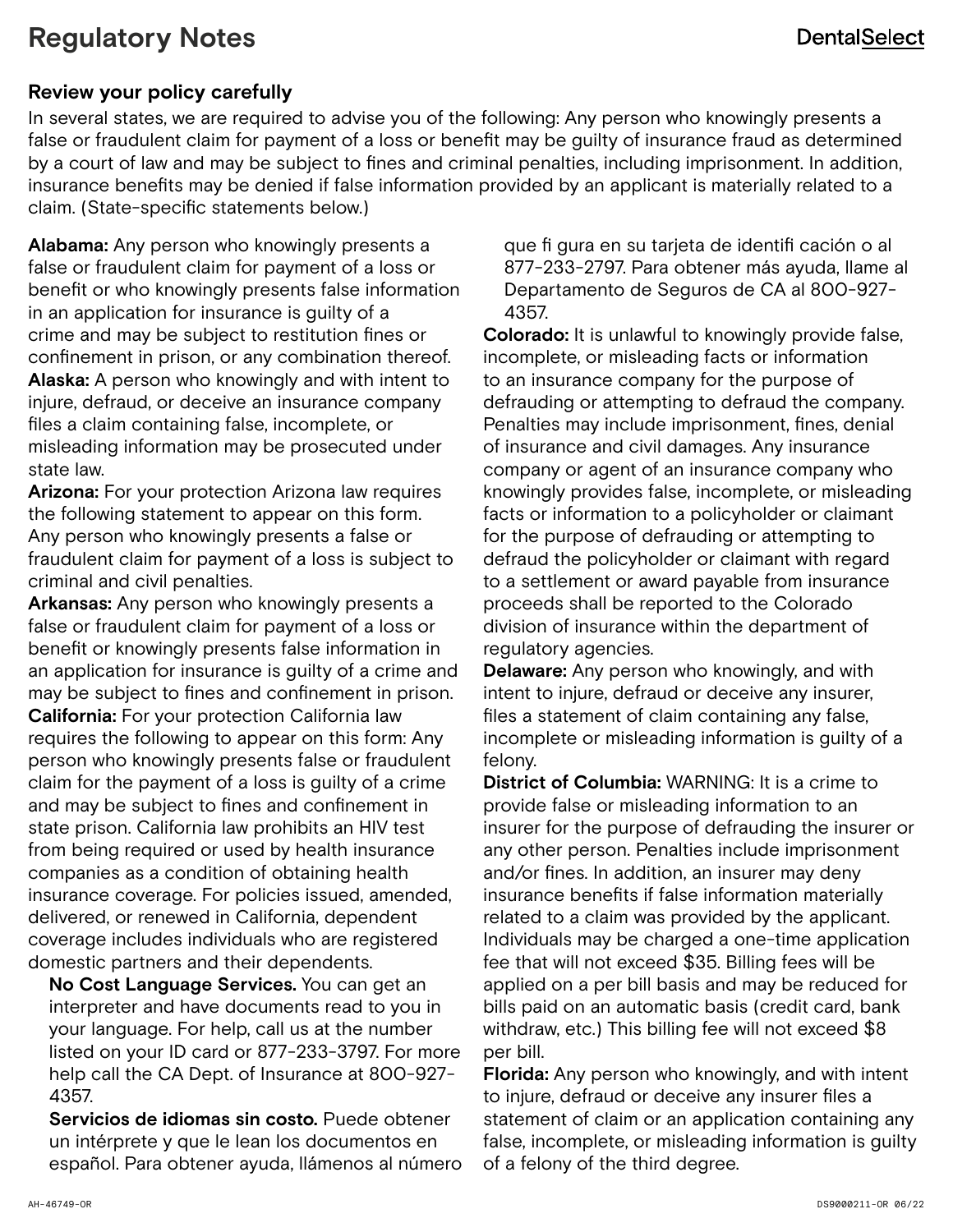# **Regulatory Notes**

**Georgia:** Any person who, with intent to defraud or knowing that he is facilitating a fraud against insurer, submits an application or files a claim containing a false or deceptive statement may have violated state law.

**Idaho:** Any person who knowingly, and with intent to defraud or deceive any insurance company, files a statement or claim containing any false, incomplete, or misleading information is guilty of a felony. **Indiana:** A person who knowingly, and with intent to defraud an insurer files a statement of claim containing any false, incomplete, or misleading information commits a felony.

**Kentucky:** Any person who knowingly and with intent to defraud any insurance company or other person files a statement of claim containing any materially false information or conceals, for the purpose of misleading, information concerning any fact material thereto commits a fraudulent insurance act, which is a crime.

**Louisiana:** Any person who knowingly presents a false or fraudulent claim for payment of a loss or benefit or knowingly presents false information in an application for insurance is guilty of a crime and may be subject to fines and confinement in prison. **Maine:** It is a crime to knowingly provide false, incomplete or misleading information to an insurance company for the purpose of defrauding the company. Penalties may include imprisonment, fines, or a denial of insurance benefits.

**Maryland:** Any person who knowingly or willfully presents a false or fraudulent claim for payment of a loss or benefit or who knowingly or willfully presents false information in an application for insurance is guilty of a crime and may be subject to fines and confinement in prison.

**Massachusetts:** This policy may be subject to waiting periods and limitations. Please refer to your Policy. This Policy is renewable at Your option unless: (1) Your Renewal Premium is not received before the Grace Period ends; (2) We refuse to renew all Policies of this form in Your state of residence; or (3) Subject to the termination provisions provided herein. No refusal of renewal will affect an existing claim.

**Minnesota:** A person who files a claim with intent to defraud or helps commit a fraud against an insurer is guilty of a crime.

**Nebraska:** Any person who, with intent to defraud

or knowing that he is facilitating a fraud against insurer, submits an application or files a claim containing a false or deceptive statement may have violated state law.

**New Hampshire:** Any person who with a purpose to injure, defraud, or deceive any insurance company, files a statement of claim containing any false, incomplete, or misleading information is subject to prosecution and punishment for insurance fraud, as provided by RSA 638.20

**New Jersey:** Any person who knowingly files a statement of claim containing any false or misleading information is subject to criminal and civil penalties.

**New Mexico:** Any person who knowingly presents a false or fraudulent claim for payment of a loss or benefit or knowingly presents false information in an application for insurance is guilty of a crime and may be subject to civil fines and criminal penalties. **This type of plan is NOT considered "minimum essential coverage" under the Affordable Care Act and therefore does not satisfy the individual mandate that you have health insurance coverage. If you do not have other health insurance coverage, you may be subject to a federal tax penalty.**

**New York:** Any person who knowingly and with intent to defraud any insurance company or other person files an application for insurance or statement of claim containing any materially false information, or conceals for the purpose of misleading, information concerning any fact material thereto, commits a fraudulent insurance act, which is a crime, and shall also be subject to a civil penalty not to exceed five thousand dollars and the stated value of the claim for each such violation.

**North Carolina:** After 2 years from the date of issue or reinstatement of this policy, no misstatements made by the applicant in the application shall be used to void the policy or deny a claim for loss commencing after the expiration of such 2 year period.

**Ohio:** Any person who, with intent to defraud or knowing that he is facilitating a fraud against an insurer, submits an application or files a claim containing a false or deceptive statement is guilty of insurance fraud.

**Oklahoma:** WARNING: Any person who knowingly,